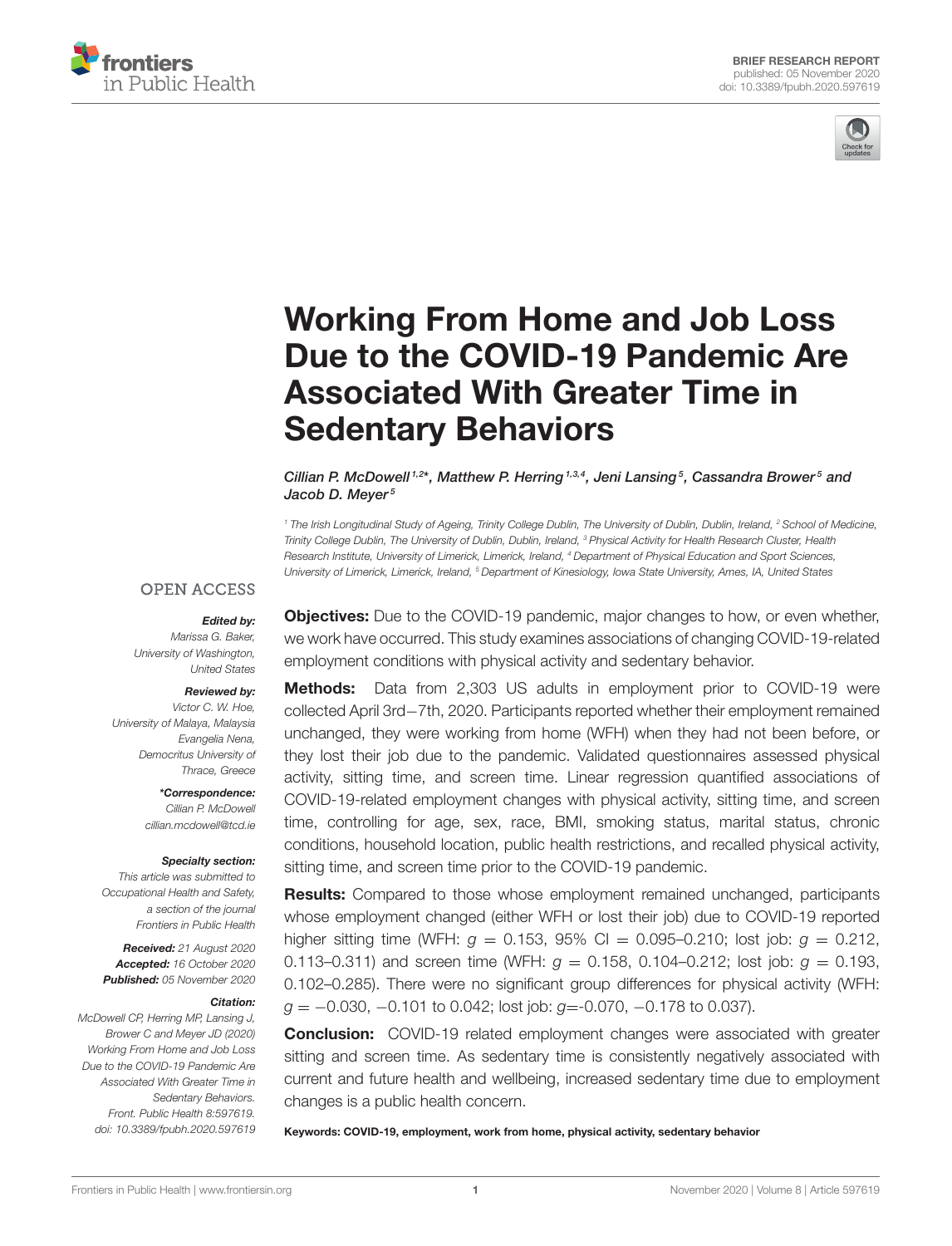# INTRODUCTION

Being regularly physically active has numerous physical and mental health benefits [\(1\)](#page-4-0), and engaging in high sedentary time is negatively associated with many similar outcomes [\(2,](#page-4-1) [3\)](#page-4-2). Previous population-based research has supported associations between employment status and type with activity behaviors. A cross-sectional analysis of data from 1,826 participants of the National Health and Nutrition Examination Survey (NHANES) showed that, among men, compared to not working, full-time employment in even predominately sedentary jobs, was positively associated with accelerometer-measured physical activity [\(4\)](#page-4-3). Among men and women, those with active jobs showed greater weekday activity compared to those in sedentary jobs  $(4)$ .

The novel coronavirus (SARS-COV-2) and associated disease (COVID-19) has significantly altered life, including employment, with many businesses/organizations temporarily or permanently closing and workers shifting to remote/virtual working environments. The National Bureau of Economic Research suggested that between February and May 2020 over 30% of the US labor force transitioned to working from home (WFH), and 10% of workers were laid off [\(5\)](#page-4-4). Similarly, large changes in unemployment and working environments have been reported in Europe [\(6\)](#page-4-5) and South East Asia [\(7\)](#page-4-6). It is plausible that these significant alterations to employment status and working environment may alter activity behaviors. For example, some individuals WFH may find increased time and opportunities to engage in activity due to reduced commuting time, whereas others may significantly increase sedentary time, particularly screen-based time. The potential implications of COVID-19 related behavioral changes in activity behaviors have been widely discussed [\(8,](#page-4-7) [9\)](#page-4-8); however, the extent to which COVID-19 related employment changes influence activity behaviors is unstudied.

Assessing how health risks of WFH are affected by its sudden, largescale uptake in the context of COVID-19 is essential to best preserve occupational health [\(10\)](#page-4-9). Thus, this brief report explored whether COVID-19-related employment changes were associated with activity behaviors, including sitting time, screen time, and physical activity, in a sample of 2,303 previously employed US adult participants in the COVID-19 and Wellbeing (Cov-Well) Study.

## METHODS

#### Study Characteristics

This study uses cross-sectional data from The COVID-19 and Wellbeing (Cov-Well) Study. Details of the methodology employed by Cov-Well are fully described elsewhere [\(11\)](#page-4-10). Briefly, Cov-Well is a survey including cross-sectional and longitudinal components which were approved as an exempt project by Iowa State University's Institutional Review Board (approval #:20-144- 00). Convenience sampling using mass emails that included a link to an anonymous online survey to Iowa State University students, faculty, staff, and alumni, snowball sampling, and posts to social media pages were used to recruit potential participants. Participants considered for the current study completed the survey April 3rd–April 7th, 2020 and self-reported being employed prior to COVID-19 ( $n = 2,454$ ). Participants with missing employment, activity, and covariate data were excluded  $(n = 54; 2.2\%)$ , as were those with implausible body mass index (BMI) and activity values ( $n = 97$ ; 4.0%), leaving a final sample of 2,303.

#### COVID-19-Related Employment Changes

The primary exposure was COVID-19-related employment change. Participants were asked "what is the impact of the recent events on your work life?" with possible answers "no change in work," "working from home, when I was not before," and "lost employment in relation to pandemic."

## Physical Activity and Sedentary Behavior

The primary outcomes were current sitting time, screen time, and metabolic equivalent minutes (MET.mins) of physical activity. Participants reported the average daily time they spent sitting, engaged in moderate and vigorous physical activity (reported separately), and average daily screen-time. Time spent in physical activity was converted to MET.mins with moderate and vigorous intensity activity considered to be four and eight METs, respectively [\(12\)](#page-4-11). This means that 1 min of moderate or vigorous intensity activity equated to expending four or eight times the amount of energy expended during a minute while at rest, respectively.

#### **Covariates**

Covariates were age (10-year categories), sex (male, female, or transgender), race (white or other), BMI, smoking status (current smoker or not), marital status (married/in a relationship, widowed, separated/divorced, or never married), chronic conditions (summed into three categories: 0, 1, and  $\geq$ 2), and COVID-19 public health restrictions (quarantined/required to quarantine/self-isolating, under a shelter-in-place/stay-at-home order, or social distancing). Depressive symptoms were assessed by the 21-item Beck Depression Inventory-II, excluding the suicidality question (range: 0–63). Participants recalled their average daily time spent sitting, engaged in moderate and vigorous physical activity, and average daily screen-time prior to the COVID-19 pandemic. Education was assessed but removed from primary analyses due to multicollinearity.

#### Analyses

Data were analyzed in Stata version 14.2. Multivariable linear regression quantified adjusted associations [unstandardized betas (b) and standard errors (SEs)] of COVID-19-related employment changes with sitting time, screen time, and physical activity. Multicollinearity was determined as likely if two covariates had a correlation  $\geq$ 0.8, the mean variance inflation factor (VIF) was  $\geq 6$ , or the highest individual VIF was  $\geq 10$ . Consequently, education was excluded from analyses. Robust standard errors, which are robust to heteroscedasticity, were used in the multivariable linear regression. Hedges'  $g$  effect sizes and associated 95% confidence intervals (95% CIs) were calculated such that more time in an activity was represented as a positive effect size.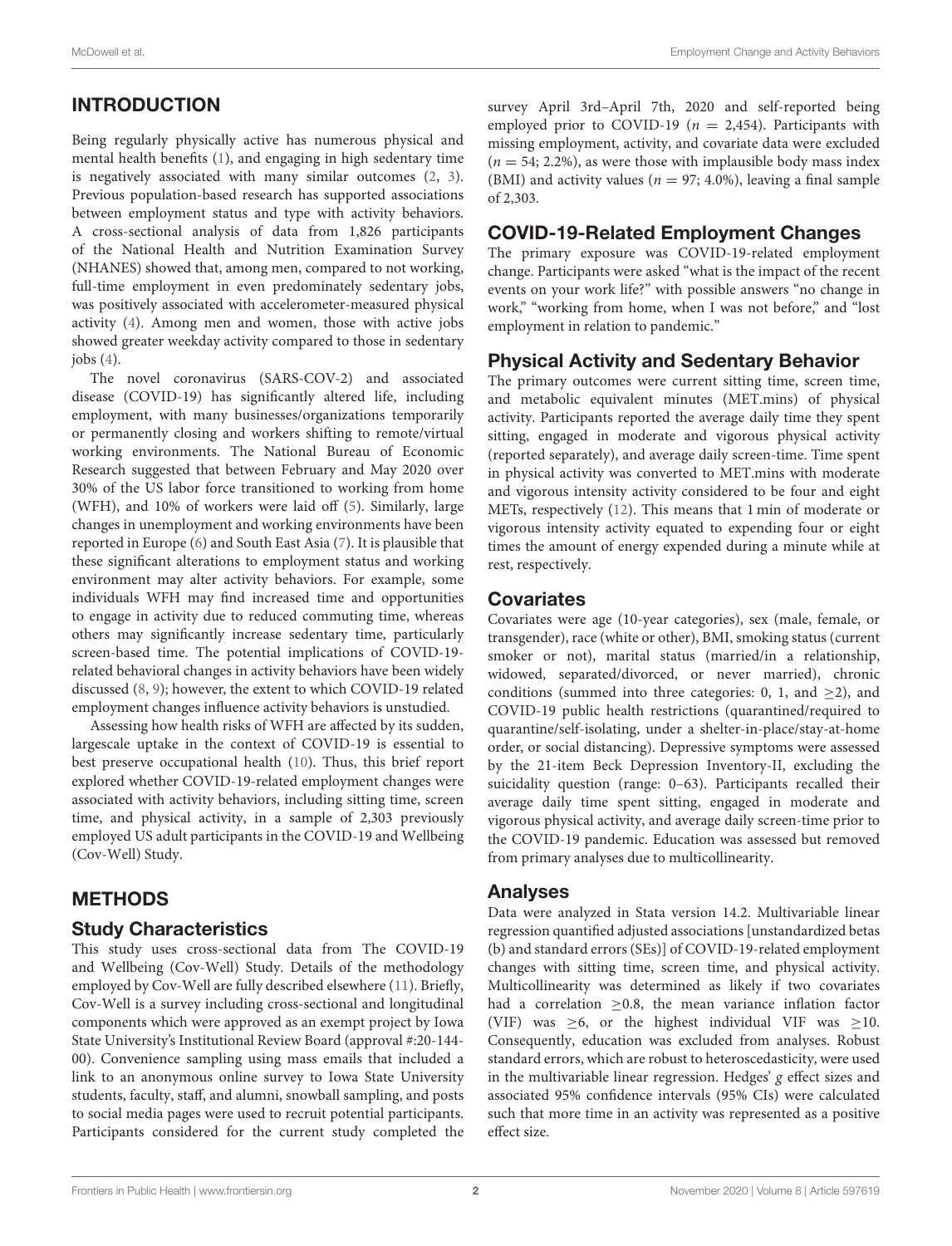# RESULTS

Participant ( $n = 2,303$ ; 66% female) characteristics are presented in **[Table 1](#page-2-0)**. Most (54%) were WFH when they were not before, 34% reported no change in employment, and 13% reported losing employment due to the pandemic. Mean  $\pm$  SD activity times were: sitting time (533.0  $\pm$  208.5 min/day), screen time  $(475.4 \pm 224.8 \text{ min/day})$ , and physical activity  $(471.9 \pm 530.9$ MET.min/day). Results from primary analyses for sitting time  $(F_{(24, 2278)} = 166.18, p < 0.001; R^2 = 0.61)$ , screen time  $(F_{(24, 2278)})$  $= 289.20, p < 0.001; R<sup>2</sup> = 0.71$ , and physical activity (F<sub>(24, 2278)</sub>  $= 24.38, p < 0.001; R<sup>2</sup> = 0.44$  are presented in **[Figure 1](#page-3-0)** and full model outputs are reported in **[Supplementary Tables 1](#page-4-12)**–**[3](#page-4-12)**. Compared to those whose employment remained unchanged, participants switched to WFH or lost their job reported higher sitting time [WFH: b (SE) = 30.93 (5.98),  $p < 0.001$ ; lost job: b (SE) = 44.24 (10.56),  $p < 0.001$  and screen time [WFH: b  $(SE) = 34.15 (5.91), p < 0.001$ ; lost job: b  $(SE) = 41.32 (9.97)$ ,  $p < 0.001$ ]. There were no significant differences with physical activity [WFH: b  $(SE) = -15.41$  (18.92),  $p = 0.415$ ; lost job: b  $(SE) = -43.02$  (33.63),  $p = 0.201$ .

# **DISCUSSION**

In this study of 2,303 US adults, switching to WFH and job loss due to the COVID-19 pandemic were associated with greater time spent sitting and viewing screens compared to those whose unemployment was unchanged. These associations are independent of self-reported time spent sitting, viewing screens, and engaging in physical activity prior to the pandemic. The magnitude of these associations was small-to-moderate

<span id="page-2-0"></span>TABLE 1 | Participant characteristics by COVID-19-related changes in employment.

|                                           | No change $(n = 773)$ | WFH $(n = 1,242)$ | Lost employment ( $n = 288$ ) |
|-------------------------------------------|-----------------------|-------------------|-------------------------------|
| Age (years)                               |                       |                   |                               |
| $18 - 24$                                 | 103 (13.3)            | 183 (14.7)        | 139 (48.3)                    |
| $25 - 34$                                 | 112 (14.5)            | 321 (25.8)        | 22 (7.64)                     |
| $34 - 44$                                 | 99 (12.8)             | 280 (22.5)        | 25(8.7)                       |
| $45 - 54$                                 | 116 (15.0)            | 206 (16.6)        | 34(11.8)                      |
| $55 - 64$                                 | 157 (20.3)            | 183 (14.7)        | 36 (12.5)                     |
| $65 - 74$                                 | 126 (16.3)            | 57(4.6)           | 25(8.7)                       |
| $\geq$ 75                                 | 60(7.8)               | 12(1.0)           | 7(2.4)                        |
| Sex (female)                              | 440 (56.9)            | 852 (68.6)        | 224 (77.8)                    |
| Race (white)                              | 726 (93.9)            | 1143 (92.0)       | 258 (89.6)                    |
| <b>BMI</b>                                | $27.3 \pm 5.9$        | $26.9 \pm 6.0$    | $25.9 \pm 5.7$                |
| Smoker (yes)                              | 28(3.6)               | 20(1.6)           | 14(4.9)                       |
| Pre-COVID-19 screen time (mins)           | $313.2 \pm 192.6$     | $423.4 \pm 204.0$ | $279.4 \pm 158.0$             |
| Pre-COVID-19 sitting time (mins)          | $411.2 \pm 183.5$     | $477.0 \pm 171.5$ | $364.8 \pm 160.0$             |
| Pre-COVID-19 physical activity (MET.mins) | $737.7 \pm 730.8$     | $514.3 \pm 509.0$ | $800.5 \pm 660.1$             |
| <b>Marital status</b>                     |                       |                   |                               |
| Married/in a relationship                 | 556 (71.9)            | 829 (66.7)        | 144 (50.0)                    |
| Widowed                                   | 18(2.3)               | 15(1.2)           | 3(1.0)                        |
| Separated/divorced                        | 56 (7.2)              | 67(5.4)           | 11(3.8)                       |
| Never married                             | 143 (18.5)            | 331 (26.7)        | 130(45.1)                     |
| <b>Education</b>                          |                       |                   |                               |
| Up to high school graduate                | 7(0.9)                | 15(1.2)           | 17(5.9)                       |
| Up to college graduate                    | 477 (61.7)            | 581 (46.8)        | 205 (71.2)                    |
| Graduate degree                           | 289 (37.4)            | 646 (52.0)        | 66 (22.9)                     |
| Depressive symptoms                       | $9.0 \pm 8.7$         | $10.3 \pm 7.9$    | $13.7 \pm 9.9$                |
| <b>Chronic conditions</b>                 |                       |                   |                               |
| $\circ$                                   | 559 (72.3)            | 934 (75.2)        | 217 (75.3)                    |
| 1                                         | 59 (7.6)              | 117 (9.4)         | 22(7.6)                       |
| >2                                        | 155 (20.1)            | 191 (15.4)        | 49 (17.0)                     |
| <b>Public health restrictions</b>         |                       |                   |                               |
| Self-isolating/quarantining               | 111(14.4)             | 212(17.1)         | 73 (25.3)                     |
| Shelter in place                          | 327 (42.3)            | 598 (48.15)       | 132 (45.8)                    |
| Social distancing                         | 335 (43.3)            | 432 (34.78)       | 83 (28.8)                     |

*Numbers are N (%) or mean* ± *standard deviation.*

*BMI, body mass index; MET.mins, metabolic equivalent minutes; mins, minutes; WFH, working from home.*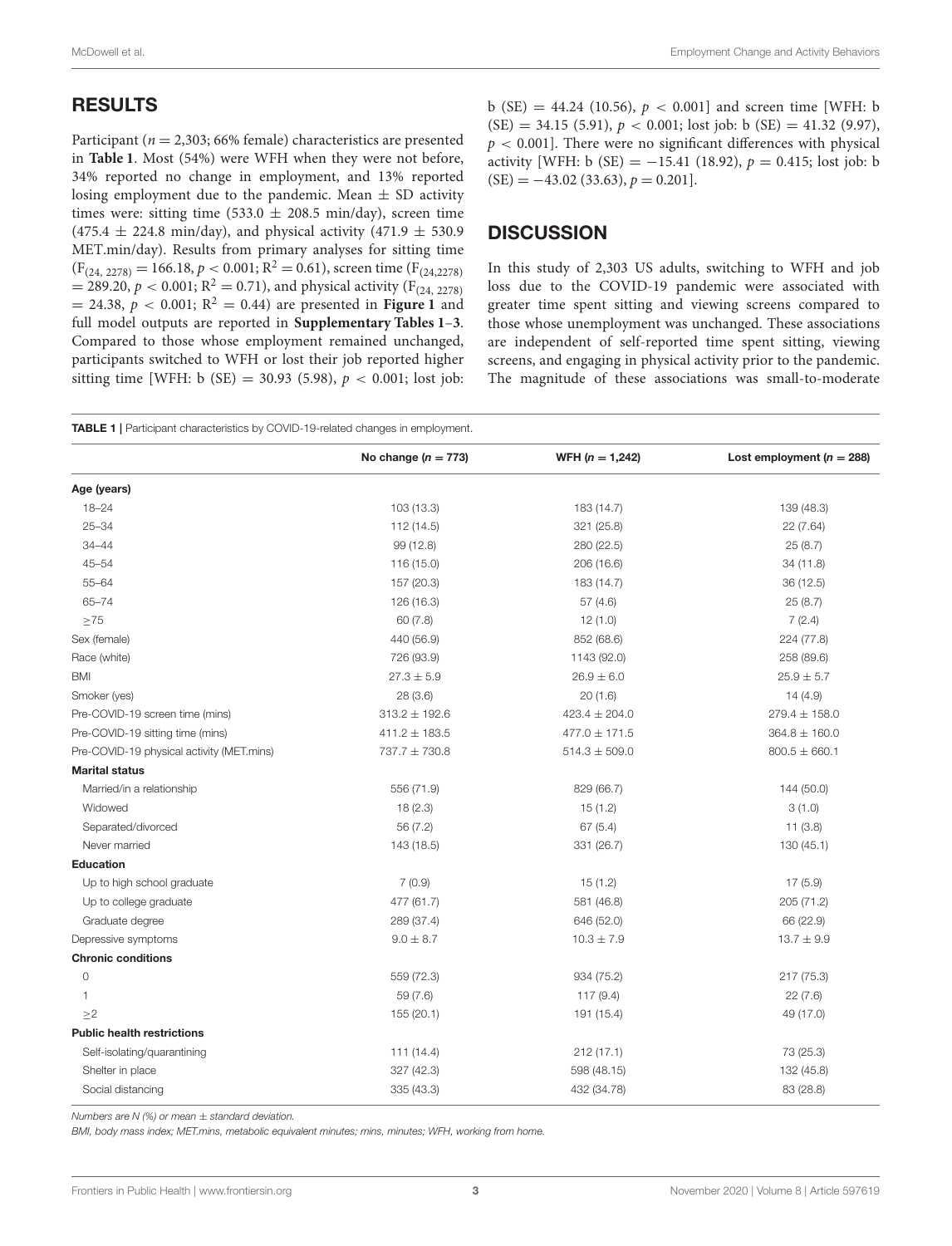

<span id="page-3-0"></span>and equated to ∼31 and 33 min more sitting and screen time per day, respectively, among those WFH, and 44 and 40 min more sitting and screen time per day, respectively, among those who lost their jobs. Physical activity did not differ by COVID-19-employment changes. These findings, which were independent of prior sedentary time and physical activity, may have important implications for efforts to limit sedentary behaviors due to their established adverse effects on physical and mental health.

Switching to WFH was associated with more time each day spent in sedentary activities. Previous evidence has shown that office workers spend a higher percentage of their workday engaged in sedentary activity than their non-work hours [\(13\)](#page-4-13). This somewhat supports the current findings, as greater sitting and screen time while WFH may be expected due to longer work hours, required screen-based meetings, and a lower ability to engage in activities outside of the home or office due to public health guidelines. Similarly, loss of job due to the COVID-19 pandemic was also associated with more time in sedentary behaviors, supporting previous evidence showing that full time employment was associated with lower leisure sedentary behavior [\(14\)](#page-4-14). Increases in sedentary behavior are of major public health concern due to its known adverse effects on physical and mental health [\(2,](#page-4-1) [3\)](#page-4-2). Employers have a duty to preserve the health of their employees, which may also be associated with productivity and days lost to illness in the workplace [\(15\)](#page-4-15).

Previous evidence from NHANES showed that, among men, compared to not working, full-time employment was positively associated with accelerometer-measured physical activity [\(4\)](#page-4-3); among men and women, those with active jobs showed greater weekday activity compared to those in sedentary jobs [\(4\)](#page-4-3). However, these findings were not observed in the current study, with no differences in physical activity across employmentchange categories observed. Substantial reductions in physical activity due to the COVID-19 pandemic have been reported, and it is likely that the pandemic environment may have a similar influence on physical activity across employment categories [\(11\)](#page-4-10). Moreover, light intensity physical activity was not considered in the current study. Due to increased time spent sedentary and no differences in time spent in moderate and vigorous intensity physical activity, it is plausible that there have been reductions in light intensity physical activity which is a potential concern as it has been shown to benefit cardiometabolic health and may reduce overall mortality risk [\(16\)](#page-4-16).

# Limitations

This study has several limitations. The cross-sectional design precludes inference of causality. The convenience sample is predominantly well-educated and white and so not entirely reflective of the total US population. Although well-validated questionnaires were used, physical activity and sedentary behaviors were self-reported and so potentially subject to misreporting [\(17\)](#page-4-17).